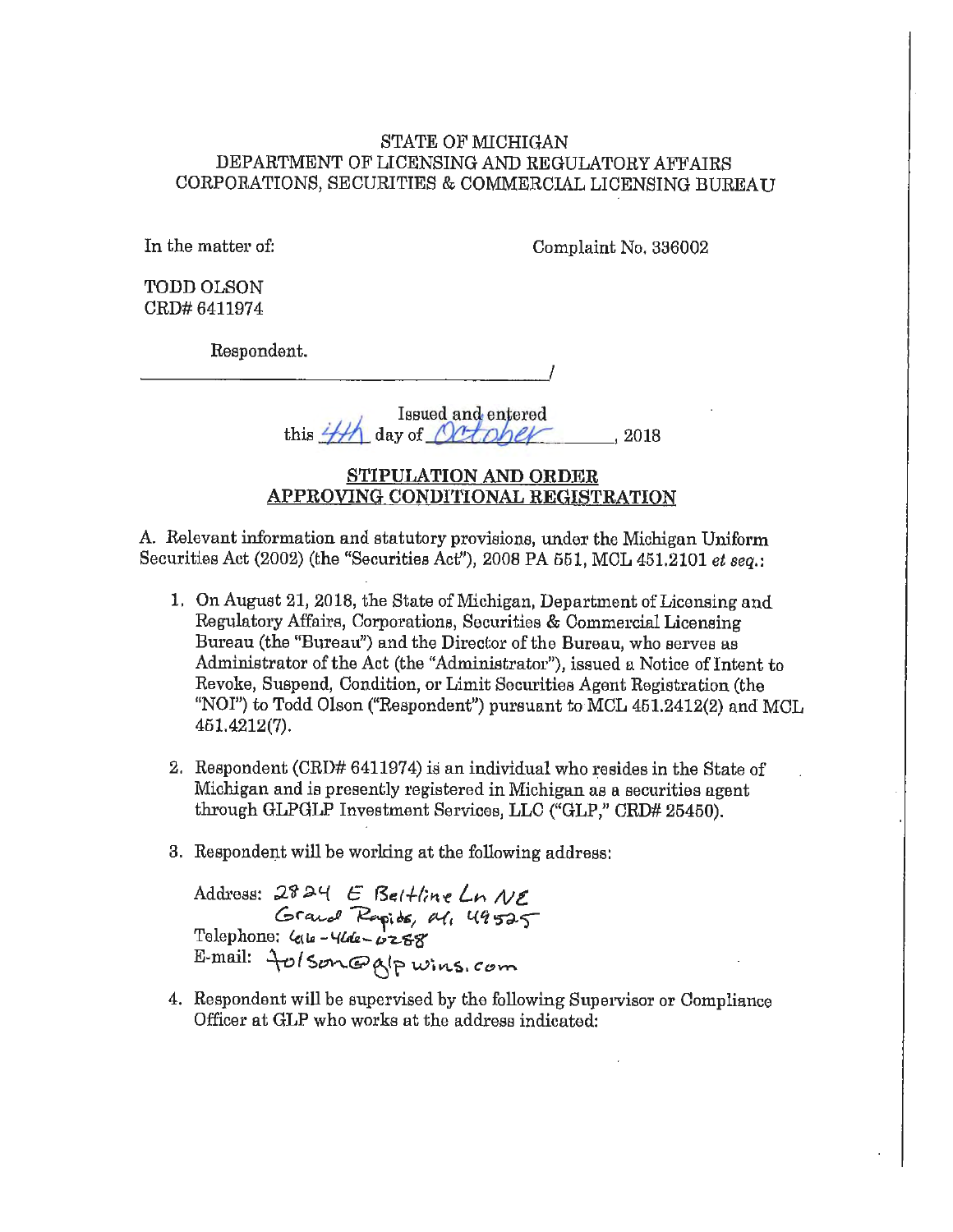Todd Olson Stipulation and Order Approving Conditional Registration Agency No. 336002 Page 2 of 9

Namo: [Name], CRD No. Title: Mike MiEvilly Address: 37000 Twelve Mile Teol<br>Jaunington Hills, Mi 4833/<br>Telephone: 248-489-0101 E-mail: mike @alpwinsicom

- 5. Respondent neither admits nor denies the allegations in the NOI, and consents to entry of this Consent Order only for the purpose of resolving the NOI in an expeditious fashion that avoids the time and expense associated with an administrative proceeding and any appeals therefrom.
- 6. The Administrator and Respondent (collectively, "the Parties") have determined that: (a) protection of the investing public does not require additional disciplinary action if Respondent and GLP agree to registration subject to the terms and conditions specified in this Stipulation and Order: and (b) the conditional registration of Respondent pursuant to this Stipulation and Order is authorized by law and otherwise reasonable, appropriate, and in the public interest.
- 7. Respondent was represented by, and had the advice of, legal counsel throughout the process of resolving the NOI.

#### **B. STIPULATION**

The Parties agree to this Stipulation enabling the Administrator to conditionally register Respondent as a securities agent subject to his compliance with the following conditions:

- 1. The Parties agree that, effective upon entry of the attached Order, the NOI and Respondent's request for a compliance conference are both resolved without further action by the Parties.
- 2. Following entry of the attached Order, the Bureau will file a Form U6 reflecting the Parties' resolution of the NOI under this Stipulation and Order. In addition, the Bureau will update the Central Registration Depository (the "CRD") to reflect Respondent's registration as a securities agent as "APPROVED-RES [RESTRICTED]." This Stipulation and Order is a public record required to be published and made available to the public, consistent with section 11 of the Michigan Freedom of Information Act, MCL 15,241.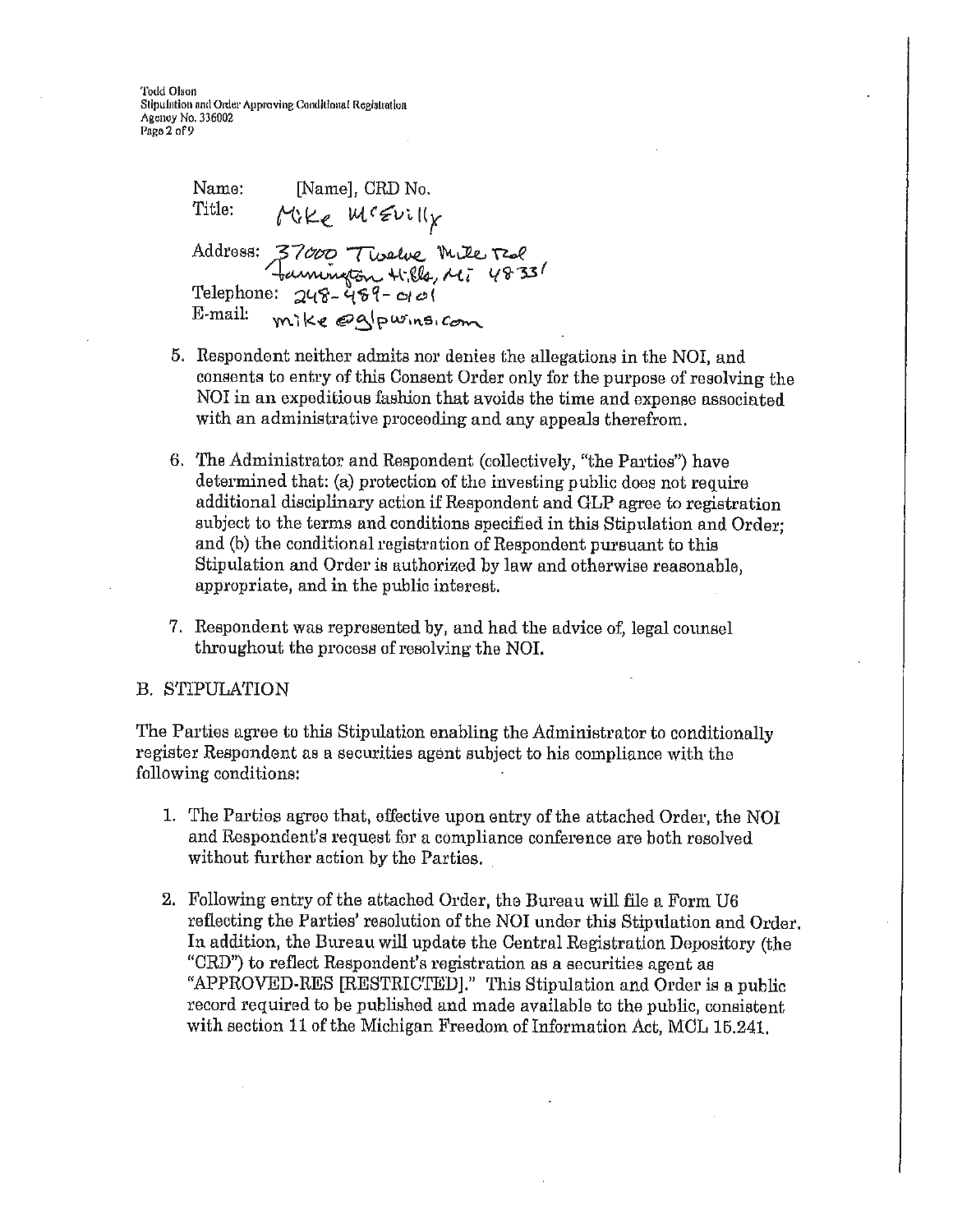The Bureau currently publishes copies of orders issued under the Act to the Bureau's website.

## **Compliance Review and Reporting**

- 3. As described further in paragraphs B.16 and B.16, Respondent agrees to prepare and submit quarterly compliance reports to his supervisor at GLP in the form attached as Exhibit A, which GLP will then review, certify, and maintain together with all additional information required by this Stipulation and Order. "Quarter" or "quarterly," for purposes of this paragraph and as used throughout this Stipulation and Order, means the periods from January 1 to March 31; April 1 to June 30; July 1 to September 30; and October 1 to December 31.
- 4. Respondent's securities agent registration will remain conditional and subject to this Stipulation and Order, and GLP agrees to supervise Respondent under this Stipulation and Order, for a minimum period of one  $(1)$  year following the date that GLP provides evidence to the Bureau that Respondent's Total Assets exceed Total Liabilities or Current Assets exceed Current Liabilities as reflected in the Personal Balance Sheet and supporting documentation reviewed by GLP ("Evidence of Solvency"), unless extended as described in this Stipulation and Order (the "Conditional Registration Term"). One year after GLP provides the Evidence of Solvency to the Bureau, GLP may submit a written request to the Bureau, at the address indicated in Paragraph B.6, that the conditions be lifted from Respondent's registration and providing a reasonable basis for the request.  $GLP$ 's written request to lift Respondent's conditional registration must include: (a) originals of all quarterly compliance reports required under paragraphs B.3, B.15, and B.16; (b) a current personal balance sheet for Respondent and (c) any additional information specifically required by this Stipulation and Order. Respondent's registration will remain conditional, and the Conditional Registration Term continues, until the Administrator issues an order removing the conditions imposed by this Stipulation and Order after consideration of GLP's written request contemplated by this paragraph.
- 5. Any changes to Paragraphs A.3 or A.4 of this Stipulation and Order must be reported in writing to the Bureau within fifteen (15) days to the following address:

Corporations, Securities & Commercial Licensing Bureau Securities & Audit Division - Final Order Monitoring P.O. Box 30018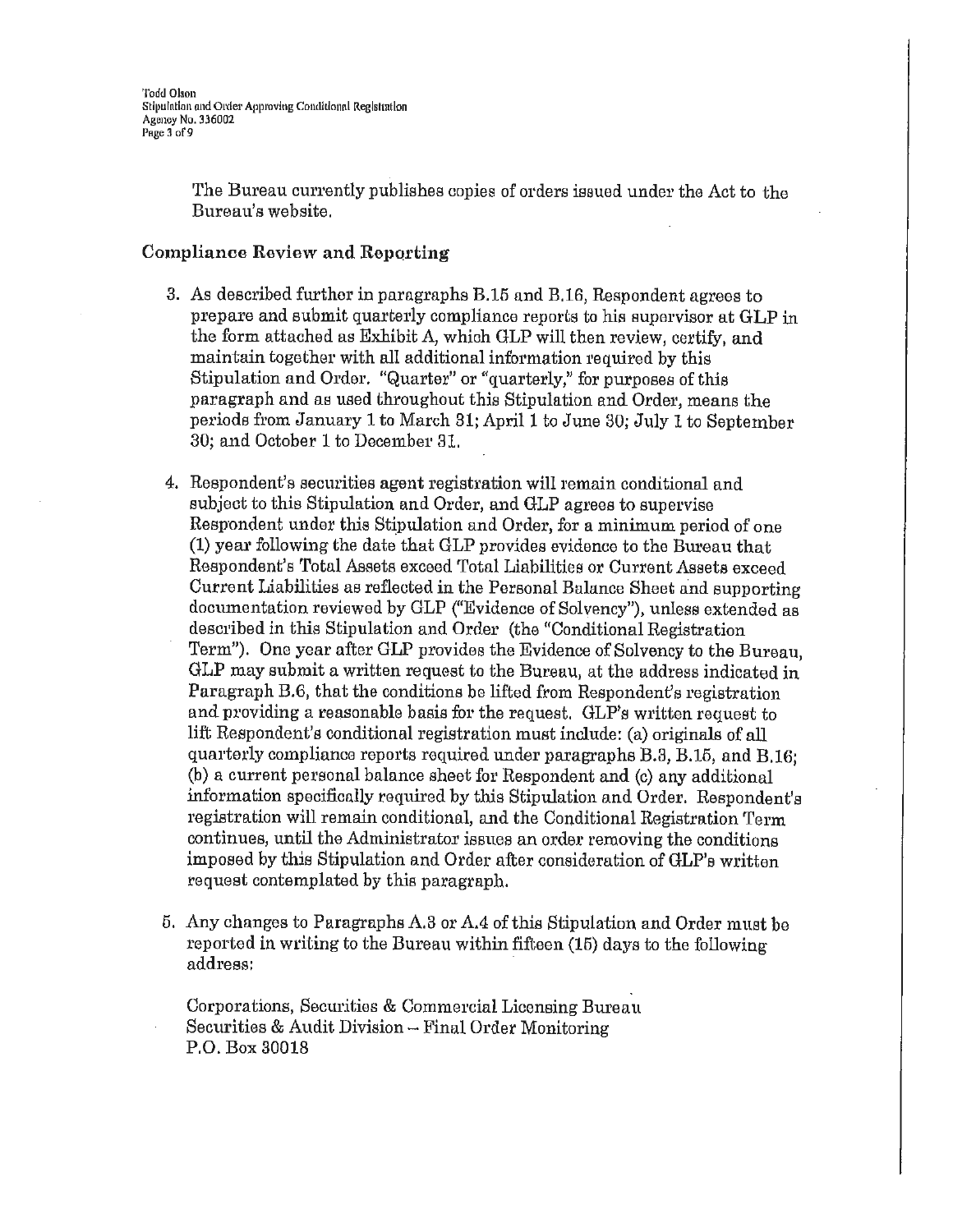Lansing, MI 48909

- 6. Respondent must separately report to the Bureau any: (a) customer complaints (written or verbal); (b) disciplinary actions; and (c) other changes to Respondent's answers to the Disclosure Questions on the Form U4 (a "Reportable Event") that arise during the Conditional Registration Term, regardless of whether Respondent is required to report this information on the Form U4, within twenty-one (21) days after receipt of the information. Reporting this information on the CRD/IARD system alone will not satisfy this requirement. Respondent must also supply the Bureau a copy of his revised Form(s) U4 upon its filing through the CRD/IARD. These items must be reported to the Bureau in writing directly at the address indicated in Paragraph B.5 and must include the following information regarding each customer complaint or Reportable Event:
	- a. A summary of the Reportable Event including supporting documentation.
	- b. If related to a customer complaint, include:
		- i. Client name, address, telephone number and e-mail address, if any.
		- ii. A copy of any written complaint.
		- iii. A written summary of any verbal complaint or other Reportable Event.
		- iv. Current status of the complaint or other Reportable Event, including the resolution, if any.
- 7. Respondent and GLP acknowledge that a new complaint or other reportable item may extend the supervisory period.
- 8. All new accounts for Respondent's Michigan customers will be reviewed and approved by GLP before the execution of the initial transaction(s) in any new accounts.
- 9. All transactions for customer accounts will be reviewed and approved by GLP within 24 hours of execution.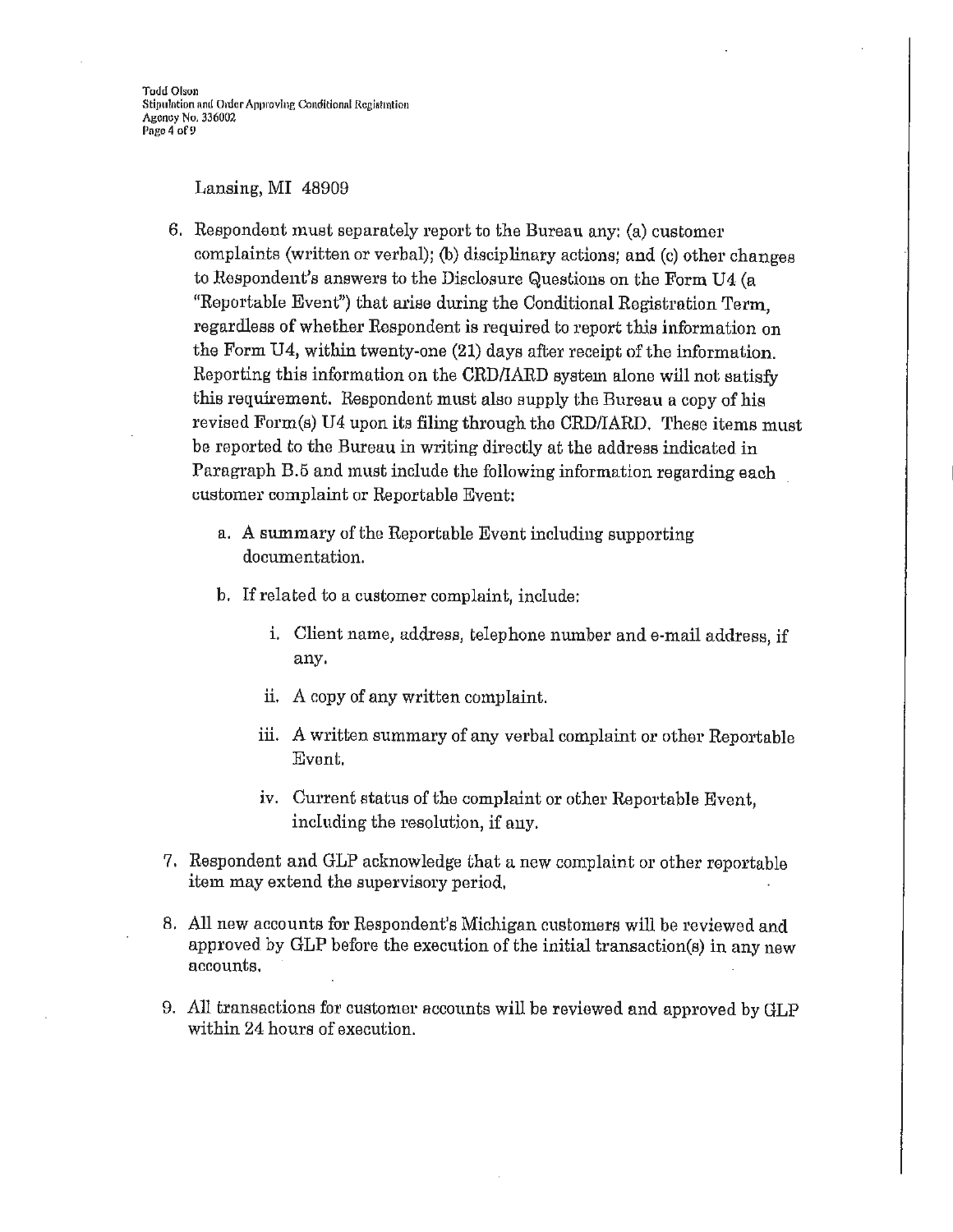Todd Olson Stipulation and Order Approving Conditional Registration Agonoy No. 336002 Page 5 of 9

- 10. All correspondence, including, without limitation, electronic communications, U.S. mail, facsimiles, etc., both incoming and outgoing, shall be reviewed by Respondent's supervisor or  $GLP$ 's compliance department on no less than a monthly basis. GLP will maintain written evidence of review (e.g., Supervisor or Compliance Officer's initials written on all correspondence). This review may be performed through an automated message review program.
- 11.All advertising, sales literature, and other solicitation material given or sent by Respondent to any customer or potential customer shall be approved by Respondent's supervisor or GLP's compliance department before use.
- 12. GLP will hold a quarterly review meeting with Respondent regarding his activities and the status of any current disciplinary actions.
- 13. Every six months, GLP will review Respondents financial situation, including reviewing Respondent's current credit report and personal balance sheet.
- 14. In conjunction with reviewing and certifying.Respondent's quarterly compliance reports during the Conditional Registration Term, GLP will also conduct a monthly review with Respondent regarding Respondent's activities and the status of any current disciplinary actions. GLP's monthly review with Respondent will further assess Respondent's Michigan customer accounts for compliance with this Stipulation and Order and the Act. The monthly review requirement under this paragraph begins immediately on the date that the attached Order is entered, and the reviews must be completed within fourteen (14) calendar days after the final day of each month.
- 15. Within fourteen (14) calendar days after the final day of each quarter, Respondent agrees to prepare and submit to his supervisor at GLP a quarterly compliance report in the form attached as Exhibit A. Within fourteen (14) calendar days after receiving Applicant's quarterly compliance report, GLP agrees to certify in writing, after diligent review, including following all of the steps outlined in this Order, that it is not aware of any violations of the Order or the Act. The report and certification must be maintained by GLP. The reporting period for the first quarterly compliance report begins immediately on the date that the attached Order is entered and ends on the final day of that quarter. The reporting period for subsequent quarterly compliance reports begins on the first day and ends on the final day of the next applicable quarter.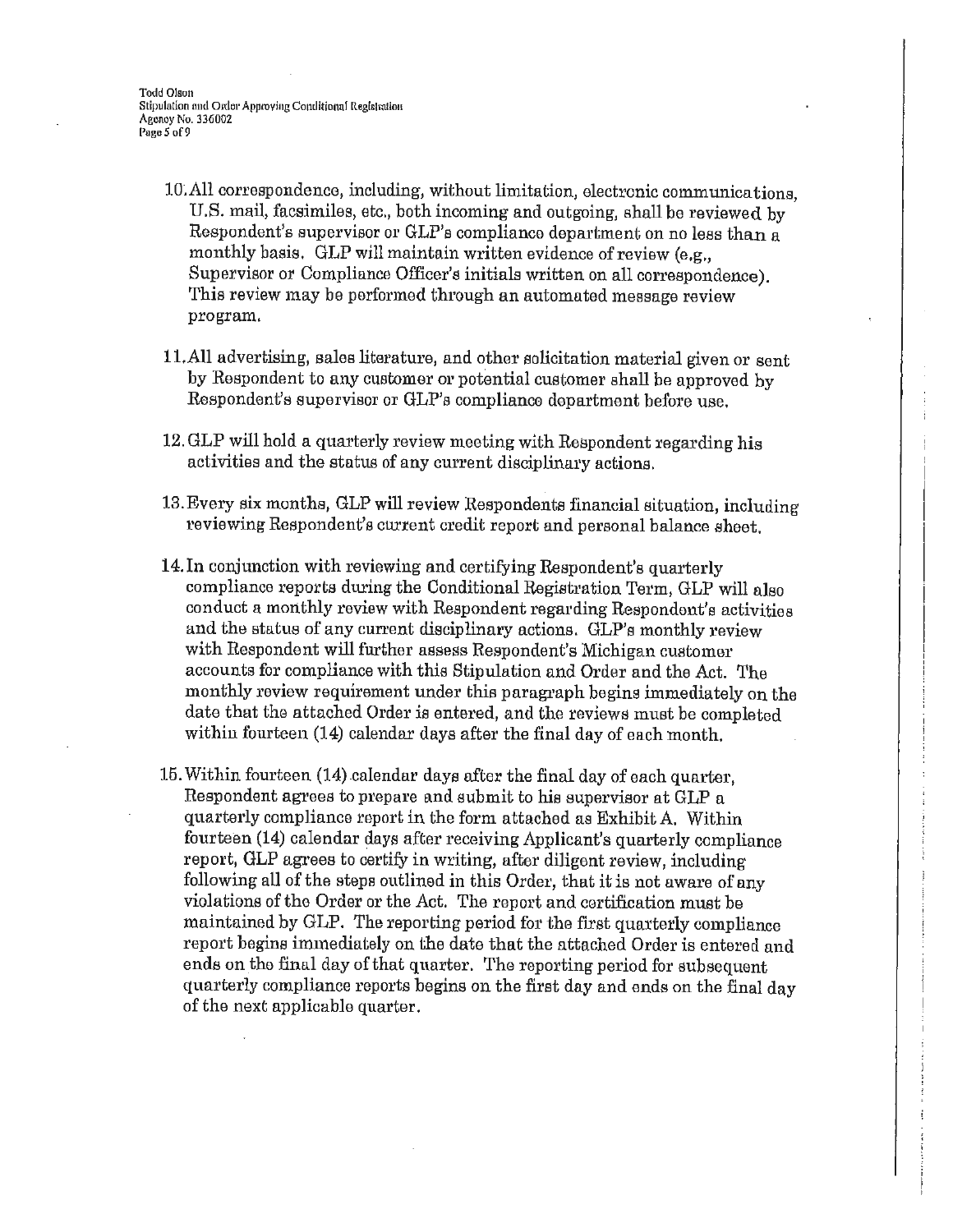- 16. GLP is not required to submit Respondent's quarterly compliance reports to the Bureau on a periodic basis. However, GLP must maintain all quarterly compliance reports and certifications and provide them to the Bureau: (a) to support a request to lift Respondent's conditional registration as provided in Paragraph B.4 of this Stipulation and Order and (b) upon request by the Department within ten (10) calendar days of the request.
- 17, If any monthly review or quarterly compliance report reveals that Respondent is not in compliance with this Stipulation and Order or the Act, then GLP must immediately report the non-compliance to the Bureau in writing at the address indicated in Paragraph B.5.
- 18. OLP will not transfer the registration of Respondent to another brokerdealer, pursuant to a mass transfer, without prior approval of the Bureau while this Stipulation and Order is **in** effect.

### **Additional Provisions**

- 19.Respondent and GLP will fully cooperate with the Bureau in any investigation, audit, or examination relating to Registrant's activities.
- 20. The Parties agree that this Consent Order is a public record required to be published and made available to the public, consistent with section 11 of the Michigan Freedom of Information Act, MCL 15.241. The Bureau currently publishes copies of orders issued under the Securities Act to the Bureau's website and includes a summary of order content in monthly disciplinary action reports separately published on its website.
- 21. Respondent and GLP acknowledge and agree that upon their failure to comply with any requirements imposed by this Stipulation and Order, the Administrator is entitled to and may immediately: (a) suspend all registrations held by Respondent under the Act; (b) deny any renewal registrations submitted by him; and (c) deny any future applications for registration submitted by him. A summary suspension under this paragraph is effective upon written notice to Respondent given by the Administrator or her designee with no opportunity for hearing. Respondent and GLP further acknowledge and agree that the Administrator may pursue any other available contractual, administrative, or judicial remedies to enforce this Stipulation and Order. Respondent may voluntarily surrender or withdraw a registration under the Act; however, such surrender or withdrawal will not negate the previously mentioned actions against the relevant registration or additional disciplinary proceedings if a violation of this Stipulation and Order or the Act occurred.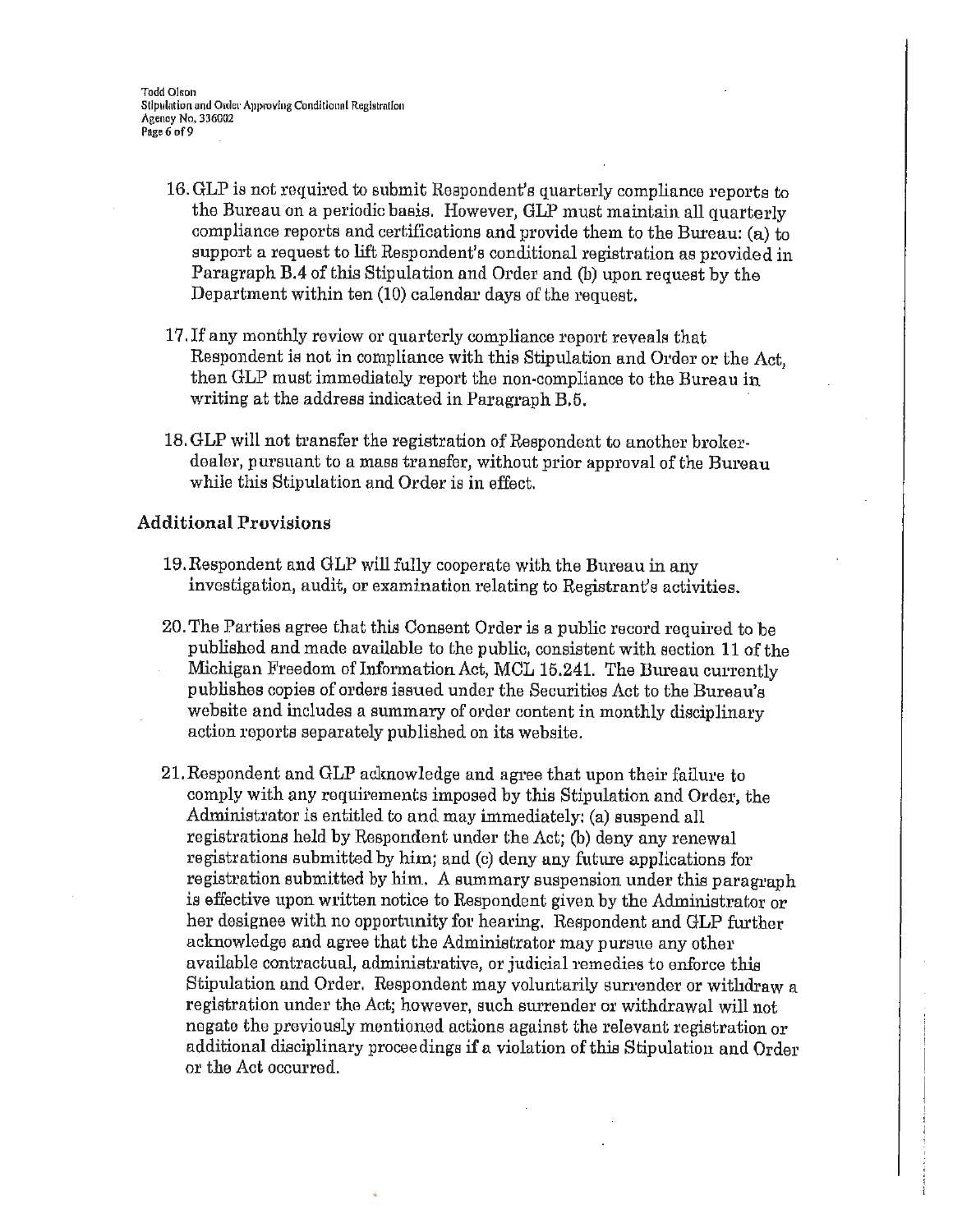- 22. Respondent further acknowledges and agrees that: (a) the Administrator has jurisdiction and authority to enter the attached Order; (b) the attached Order may be entered without any further notice to Respondent; and (c) upon entry of the attached Order, it is final and binding, and Respondent waives any right to a hearing that exists under the Act, the rules promulgated under the Act or the predecessor Act, the Administrative Procedures Act of 1969, 1969 PA 306, MOL 24.201 et seq., or other applicable law.
- 23. The Parties acknowledge and agree that this Stipulation and Order contains the entire understanding of the Parties and supersedes and forever terminates all prior and contemporaneous representations, promises, agreements, understandings, and negotiations, whether oral or written, with respect to its subject matter. The Patties further agree that this Stipulation and Order may only be amended, modified, or supplemented by a duly executed writing signed by each party and approved by Order of the Administrator.
- 24. The Parties acknowledge and represent that: (a) each party has read this Stipulation and Order in its entirety and fully understands all of its terms, conditions, ramifications, and consequences; (b) each party unconditionally consents to the terms of this Stipulation and Order; (c) each party has consulted with or had ample opportunity to consult with legal counsel of his, her, or its choosing prior to executing this Stipulation; (d) each party has freely and voluntarily signed this Stipulation; and (e) the consideration received by each party as described in this Stipulation and Order is adequate.
- 25. The Parties agree that they may execute this Stipulation in any number of counterparts, each of which shall be deemed an original hereof, but which together shall constitute one and the same instrument and agreement, and that facsimile or electronically-transmitted signatures may be attached to this Stipulation and shall be binding on such party as an original signature.
- 26. The Parties agree that facsimile or electronically-transmitted signatures may be submitted in connection with this Consent Order and are binding on that party to the same extent as an original signature.
- 27. The signatories to this Stipulation below represent and warrant that they have the legal capacity and authority to enter into this Stipulation on behalf of the named Parties and to bind the named Parties to the terms and conditions contained herein.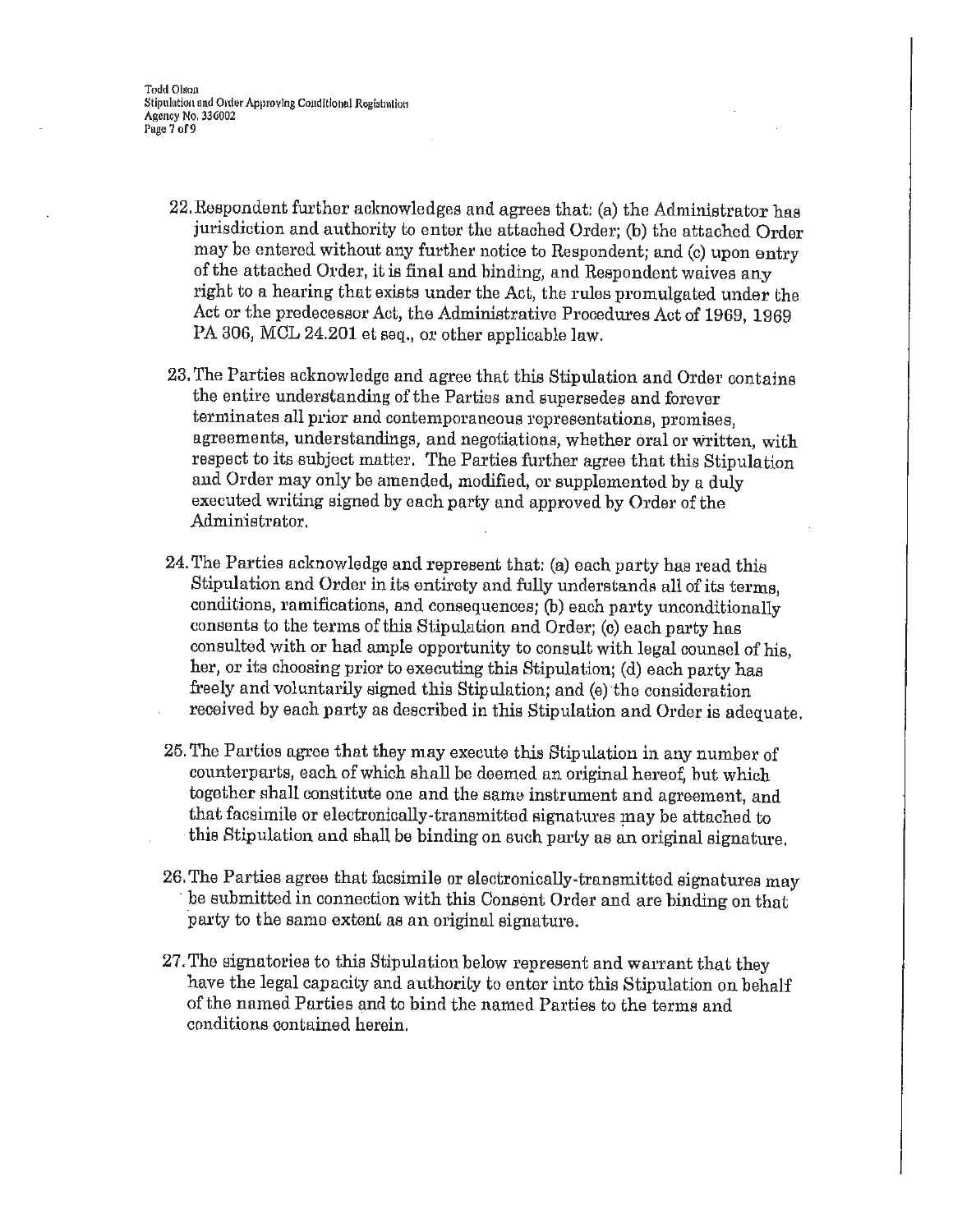Todd Olson Stipulation and Order Approving Conditional Registration Аденсу No. 336002 Page 8 of 9

Through their signatures, the Bureau, Respondent, and GLP agree to comply to the above terms and conditions.

Dated: 9 Signed:

Dated:

Signed:

Todd Olson, Respondent

 $\ddot{\phantom{0}}$ Name, Chief Compliance Officer

GLP Investment Services, LLC

Reviewed and acknowledged by:

Dated:  $\zeta$ Signed:

John Hubbard, Attorney for Respondent

Approved by:

 $\sim$ 

Dated:  $\frac{1}{2}$ 

Signed:

Timothy L. Teague Securities & Audit Division Director Corporations, Securities & Commercial Licensing Bureau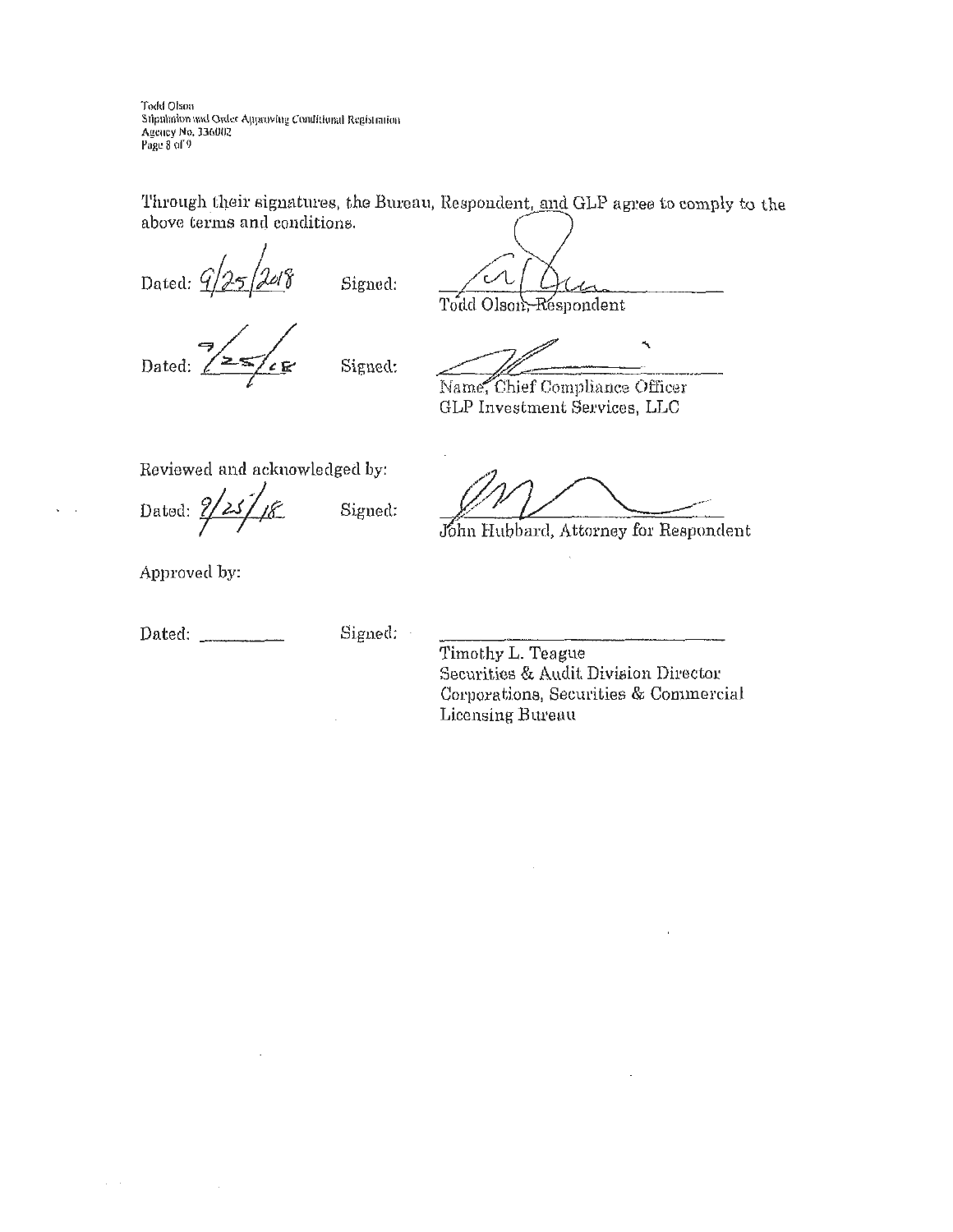Through their signatures, the Bureau, Respondent, and GLP agree to comply to the above terms and conditions.

Dated: Signed: Signed:

Todd Olson, Respondent

Dated: Signed:

Name, Chief Compliance Officer GLP Investment Services, LLC

Reviewed and acknowledged by:

Dated: Signed:

John Hubbard, Attorney for Respondent

Approved by:

Dated:  $\bigcirc \cdot \cdot \cdot \circ$  Signed:

laque

Timothy **I** Teague Securities & Audit Division Director Corporations, Securities & Commercial Licensing Bureau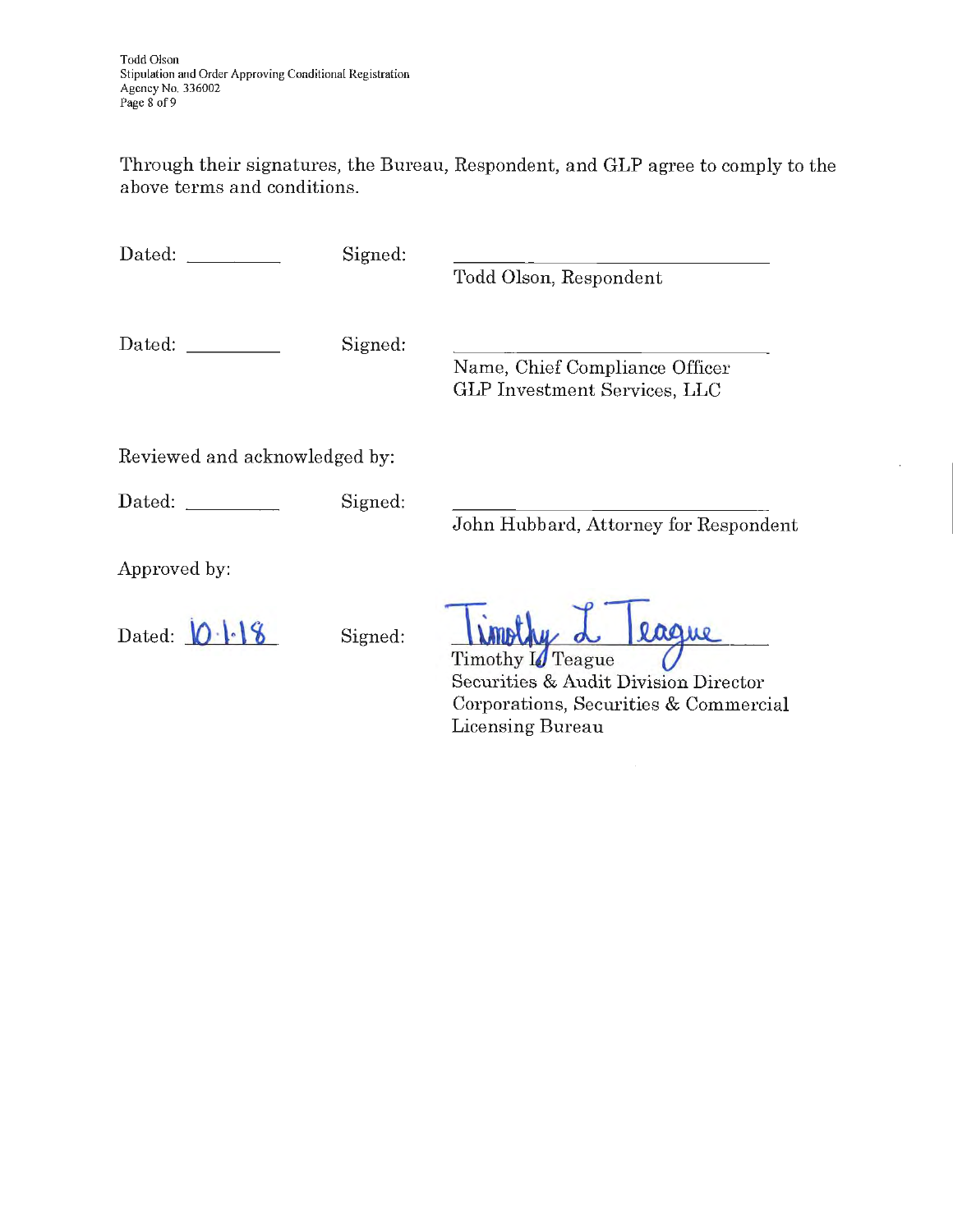Todd Olson Stipulation and Order Approving Conditional Registration Agency No. 336002 Page 9 of 9

# C. ORDER

NOW, THEREFORE, the Administrator ORDERS:

IN ACCORDANCE WITH THE FOREGOING FULLY EXECUTED STIPULATION, REGISTRANT TODD OLSON'S SECURITIES AGENT REGISTRATION IS CONDITIONALLY APPROVED.

Julia Dale Administrator and Director Corporations, Securities & Commercial Licensing Bureau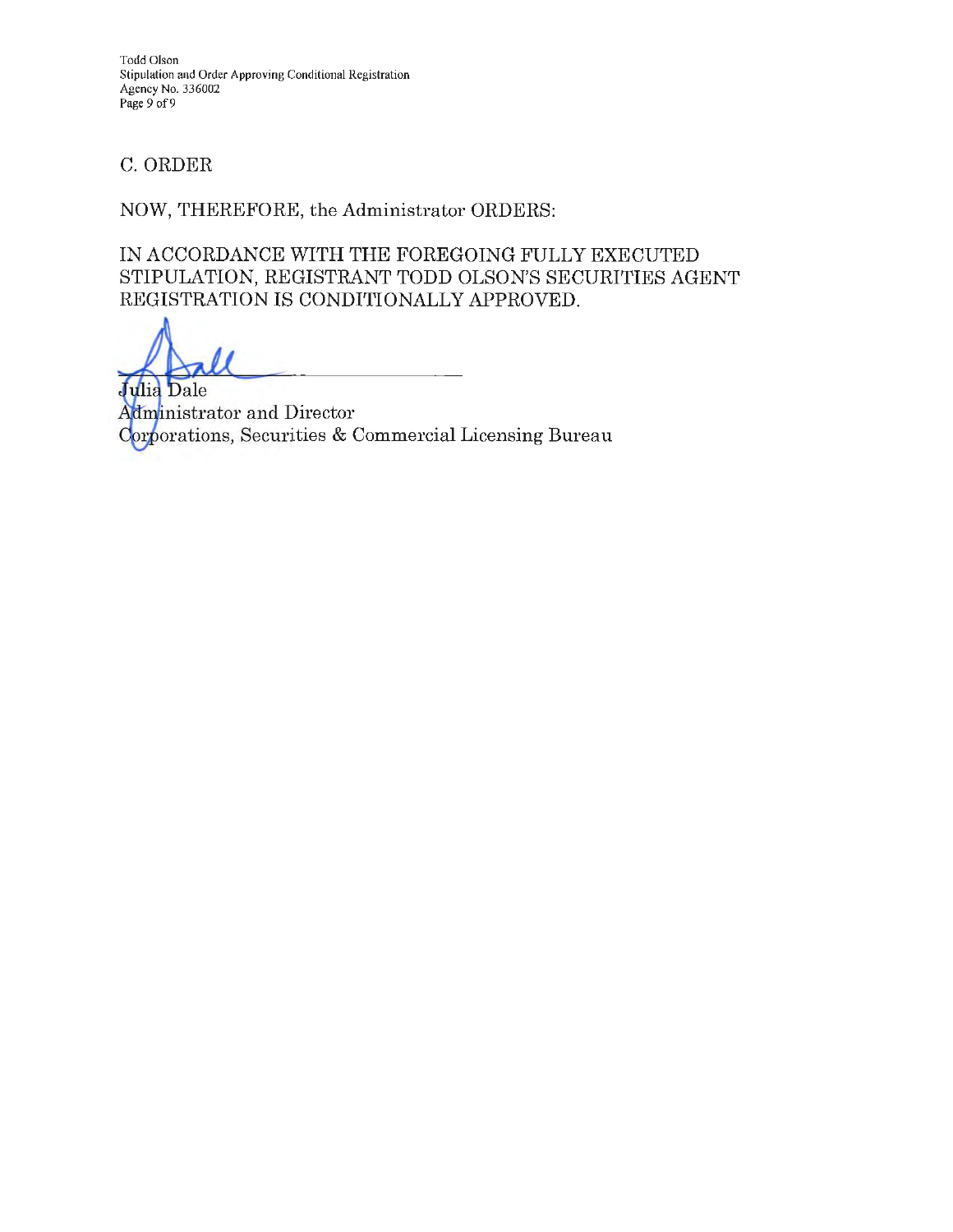## **STATE OF MICHIGAN DEPARTMENT OF LICENSING AND REGULATORY AFFAIRS CORPORATIONS, SECURITIES & COMMERCIAL LICENSING BUREAU**

In the matter of:

Agency No. 336002

TODD OLSON CRD# 6411974

Respondent.

Issued and entered This 21st day of August, 2018

# **NOTICE OF INTENT TO REVOKE, SUSPEND, CONDITION, OR LIMIT SECURITIES AGENT REGISTRATION**

# **I. RELEVANT FACTS AND APPLICABLE LAW.**

I

Relevant information and statutory provisions, under the Michigan Uniform Securities Act (2002), 2008 PA 551, as amended, MCL 451.2101 *et seq* (the "Securities Act"):

- 1. Todd Olson (CRD#6411974) is an individual who resides in the State of Michigan. Respondent is presently registered in Michigan as a securities agent through GLP Investment Services, LLC ("GLP", CRD#25450).
- 2. The Corporations, Securities & Commercial Licensing Bureau ("the Bureau") within the Department of Licensing and Regulatory Affairs began an investigation of Respondent's activities in the securities industry after a routine review of disclosures on the Central Registration Depository ("CRD") revealed that Respondent was the subject of liens.
- 3. The Bureau requested, and Respondent provided a personal balance sheet in the course of the investigation. The balance sheet submitted by Respondent showed that his liabilities exceed his assets. The Administrator finds that Respondent is insolvent because his liabilities exceed his assets.
- 4. The Director of the Bureau ("Administrator") has reviewed materials regarding Respondent's financial condition as it relates to his registration as a securities agent under the Securities Act. The Administrator has determined that it is authorized, appropriate, and in the public interest to revoke, suspend, condition, or limit Respondent's securities agent registration.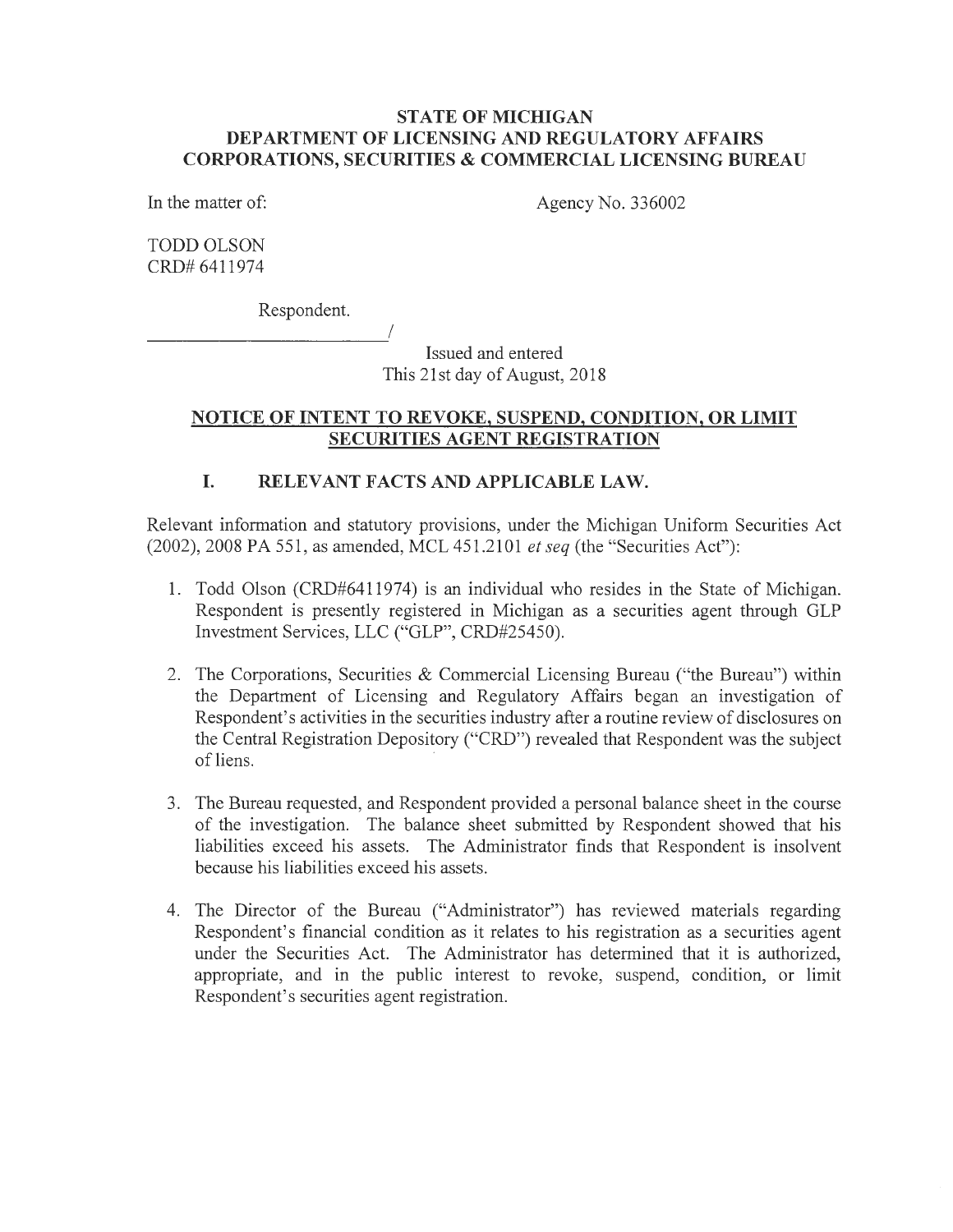5. Section 412(2) of the Securities Act, MCL 451.2412(2), states in relevant part:

If the administrator finds that the order is in the public interest and subsection ( 4) authorizes the action, an order under this act may revoke, suspend, condition, or limit the registration of a registrant and if the registrant is a broker-dealer or investment adviser, of a partner, officer, director, or a person having a similar status or performing similar functions, or a person directly or indirectly in control of the broker-dealer or investment adviser ...

6. Section  $412(4)$  of the Securities Act, MCL  $451.2412(4)$  states in relevant part:

(4) A person may be disciplined under subsections (1) to (3) if any of the following apply to the person:

\*\*\*

(g) The person is insolvent, either because the person's liabilities exceed the person's assets or because the person cannot meet the person's obligations as they mature. The administrator shall not enter an order against an applicant or registrant under this subdivision without a finding of insolvency as to the applicant or registrant. ..

7. Section 412(7) of the Securities Act, MCL 451.2412(7), states:

(7) Except under subsection  $(6)$ , an order shall not be issued under this section unless all of the following have occurred:

- (a) Appropriate notice has been given to the applicant or registrant.
- (b) Opportunity for hearing has been given to the applicant or registrant.
- ( c) Findings of fact and conclusions of law have been made on the record pursuant to the administrative procedures act of 1969, 1969 PA 306, MCL 24.201 to 24.328.
- 8. The Administrator may revoke, suspend, condition, or limit Respondent's securities agent registration pursuant to section 412(2) of the Securities Act, MCL 451.2412(2), because it is in the public interest, and because:
	- A. Respondent is insolvent because his liabilities exceed his assets, giving the Administrator cause to issue an order under sections  $412(2)$  and  $412(4)(g)$  of the Securities Act, MCL 451.2412(2) and MCL 451.2412(4)(g).